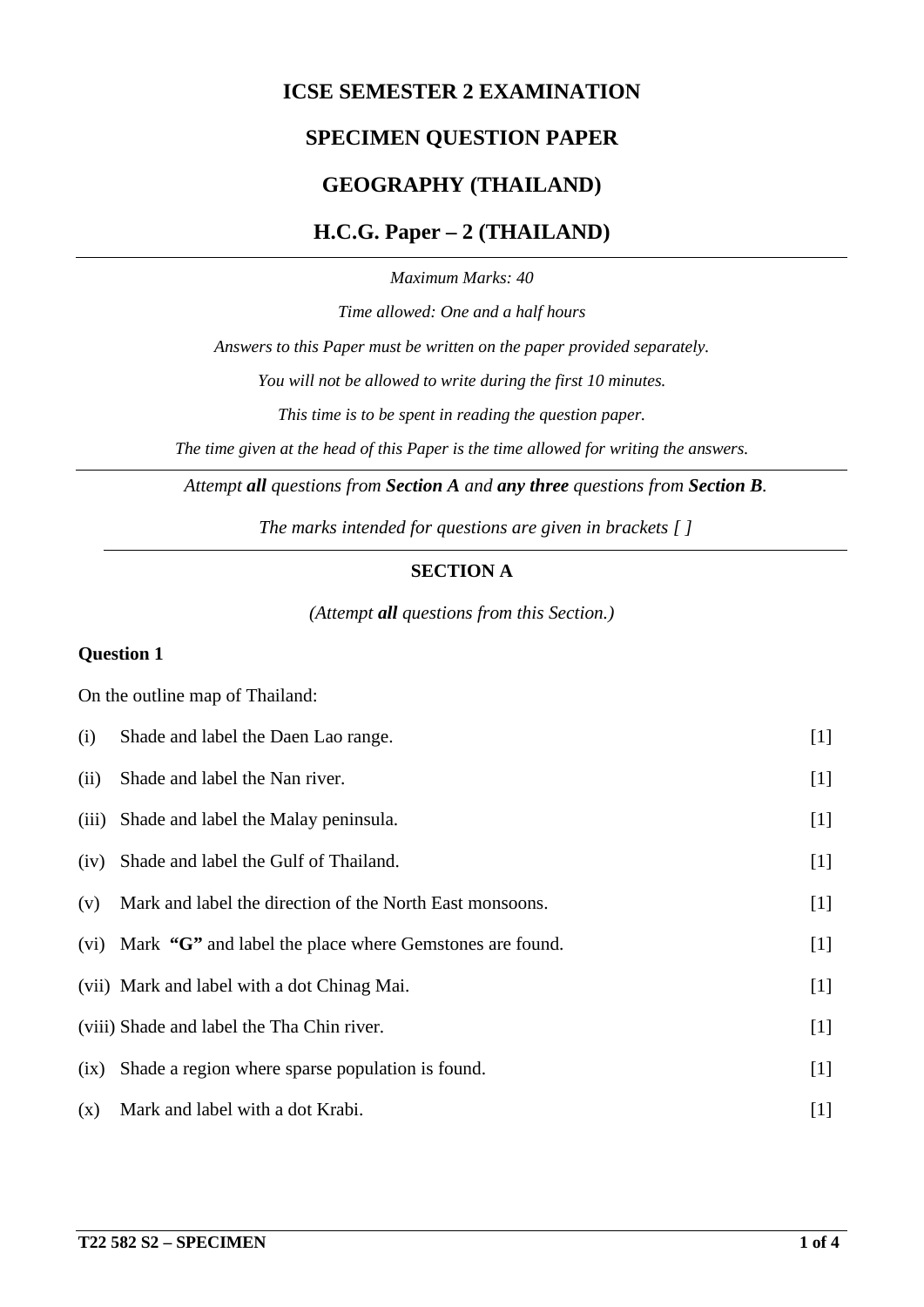#### **SECTION B**

# *(Answer any three questions from this Section.)*

### **Question 2**

| (i)  | "Thailand's Electronic sector still remains a magnet for investors". Give two reasons. |                   |  |  |
|------|----------------------------------------------------------------------------------------|-------------------|--|--|
| (ii) | Differentiate between an agro-based and a mineral based industry giving an example     |                   |  |  |
|      | of each.                                                                               | $\lceil 2 \rceil$ |  |  |
|      | (iii) Name any three basic raw materials used in the Iron and Steel industry.          | $\lceil 3 \rceil$ |  |  |
| (iv) | Mention three problems of the sugar industry of Thailand.                              | $\lceil 3 \rceil$ |  |  |

# **Question 3**

| (i)  | How are the rivers and their tributaries used in Thailand?        | [2]               |
|------|-------------------------------------------------------------------|-------------------|
| (ii) | Which is the most important mode of transport in Thailand?        |                   |
|      | Name any two means of the mode mentioned above.                   | [2]               |
|      | (iii) How many railway lines are there in Thailand? Name any two. | $\lceil 3 \rceil$ |
| (iv) | Name:                                                             | $\lceil 3 \rceil$ |
|      | An expressway of Thailand<br>(a)                                  |                   |

- (b) An international airport of Thailand
- (c) An inland waterway of Thailand

# **Question 4**

| (i)  | What do you mean by cultural tourism? Name any two such cultural tourism places |                   |  |  |  |  |
|------|---------------------------------------------------------------------------------|-------------------|--|--|--|--|
|      | in Thailand.                                                                    | $\lceil 2 \rceil$ |  |  |  |  |
| (i)  | Why has tourism increased in Thailand?                                          | $[2]$             |  |  |  |  |
|      | (iii) Mention any three negative impacts of tourism.                            | $[3]$             |  |  |  |  |
| (iv) | Name three beach destinations of Thailand.                                      | [3]               |  |  |  |  |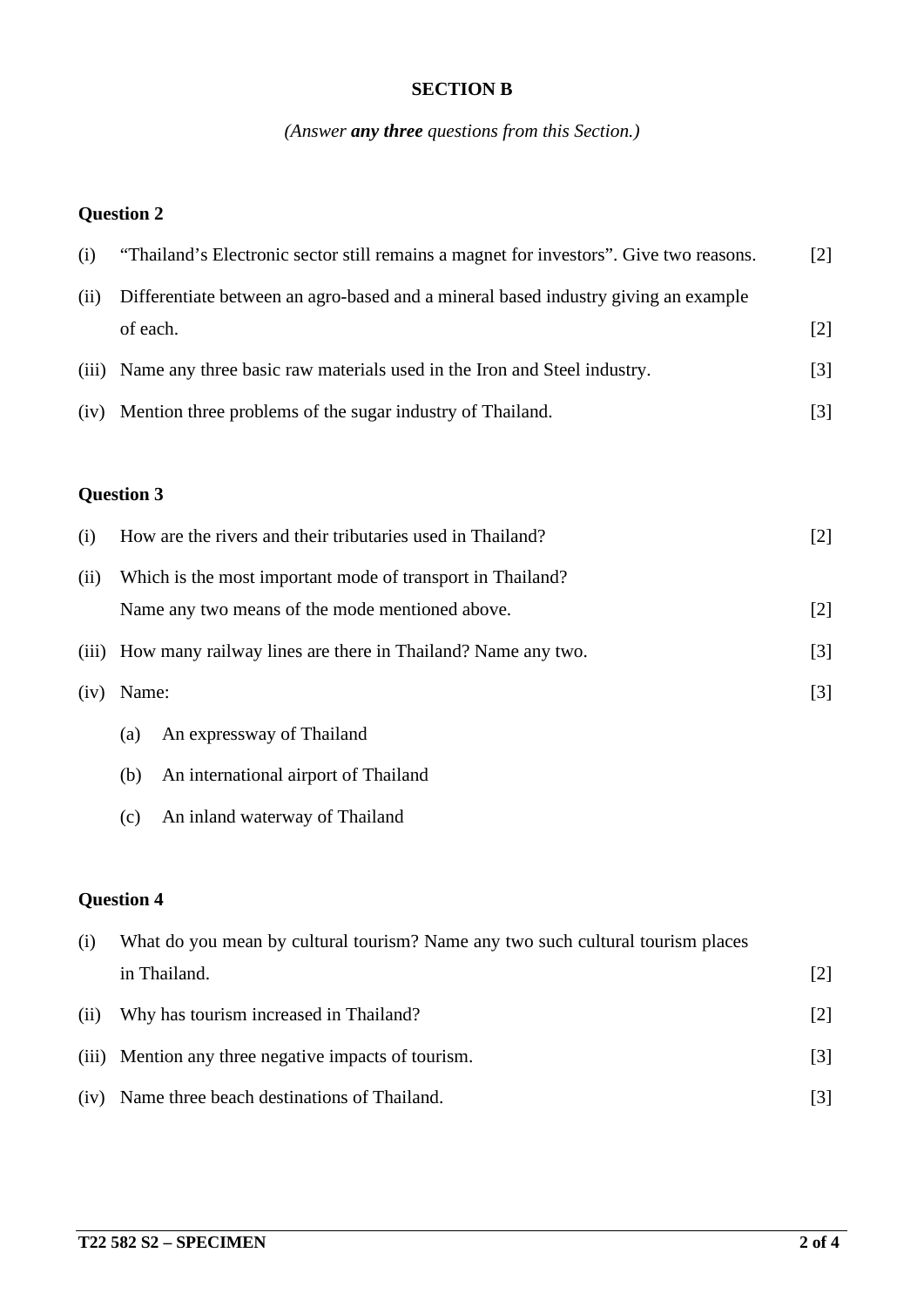# **Question 5**

| (i)   | What is composting? State one advantage.                         |                                                       |       |  |  |  |
|-------|------------------------------------------------------------------|-------------------------------------------------------|-------|--|--|--|
| (ii)  | Differentiate between biodegradable and non-biodegradable waste. |                                                       |       |  |  |  |
| (iii) |                                                                  | Give reasons:                                         | $[3]$ |  |  |  |
|       | We should avoid using plastic bags.<br>(a)                       |                                                       |       |  |  |  |
|       | (b)                                                              | Open dumping is not environment friendly.             |       |  |  |  |
|       | (c)                                                              | Segregation is the key to effective waste management. |       |  |  |  |
| (iv)  | How would you as an individual reduce waste?                     |                                                       |       |  |  |  |
|       |                                                                  |                                                       |       |  |  |  |
|       | <b>Question 6</b>                                                |                                                       |       |  |  |  |
| (i)   |                                                                  | What is the importance of Thai textile industry?      | $[2]$ |  |  |  |
| (ii)  | What is segregation of waste?                                    |                                                       |       |  |  |  |
| (iii) | What is the impact of tourism in Thailand?<br>$[3]$              |                                                       |       |  |  |  |

| (iv) Mention two advantages and one disadvantage of airways. |  |
|--------------------------------------------------------------|--|
|                                                              |  |